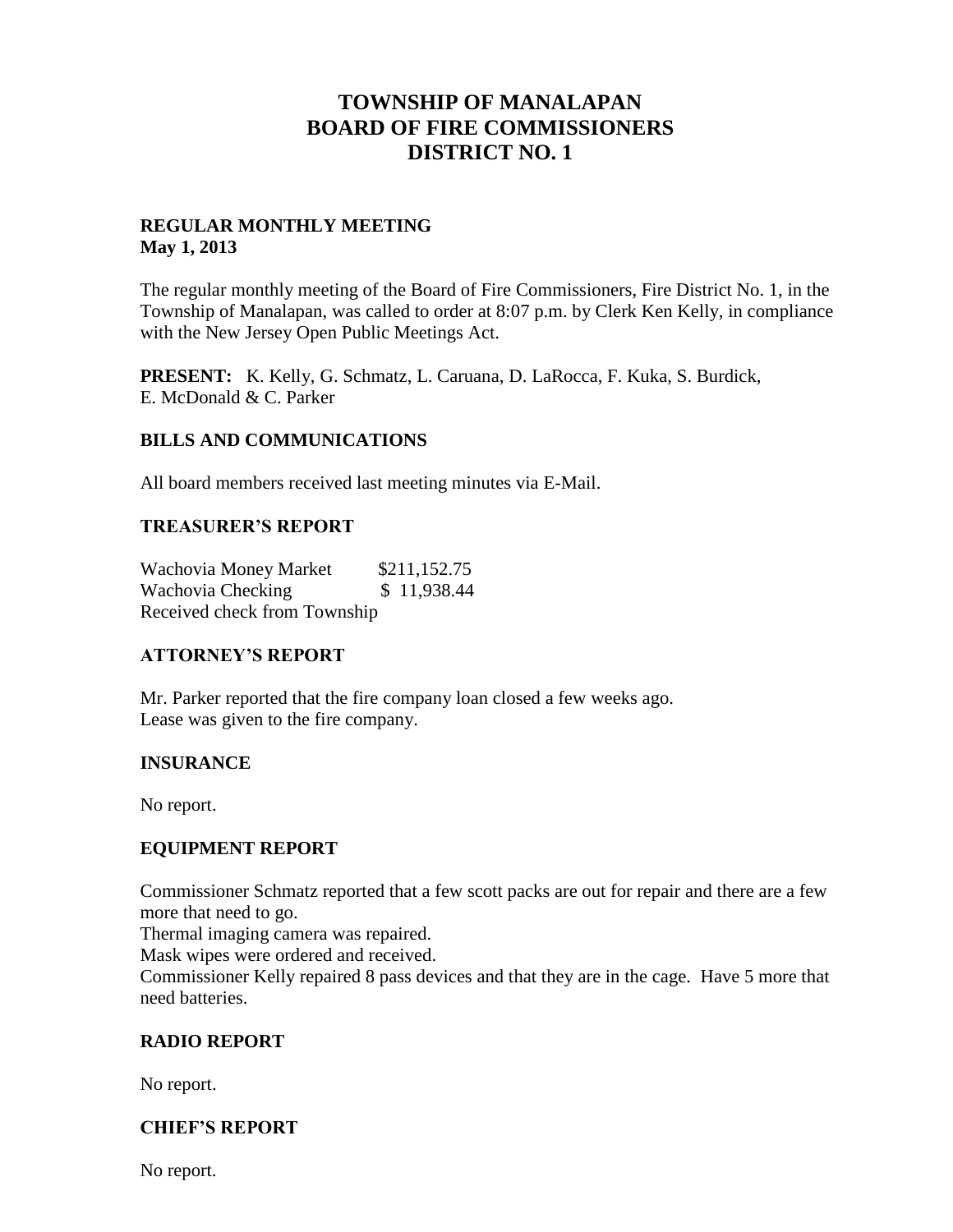#### **TRUCK REPORT**

26-1-91 – door hinge and weather striping repaired.

Durango is at the Shell station for front and rear brakes, check engine light on – evap code, and inspection.

#### **ASSOCIATION REPORT**

Steve Burdick reported that background checks are being done. Lease was signed by Rick Hogan and Commissioner Kelly. Commissioner LaRocca met with contractor today regarding the parking lot. Will be starting curb work next week. Commissioner Schmatz still working on the lights in the bays.

#### **TRUSTEES' REPORT**

No report.

#### **OLD BUSINESS**

See attached.

#### **NEW BUSINESS**

Commissioner Schmatz made a motion to pay all vouchers; this was seconded by Commissioner LaRocca. All voted aye.

Meeting opened to the public at 8:43 p.m.

A motion was made by Commissioner Kelly to adjourn; it was second by Commissioner LaRocca and all voted aye.

Meeting adjourned at 8:44 p.m.

 Respectfully submitted, Kenneth Kelly, Clerk